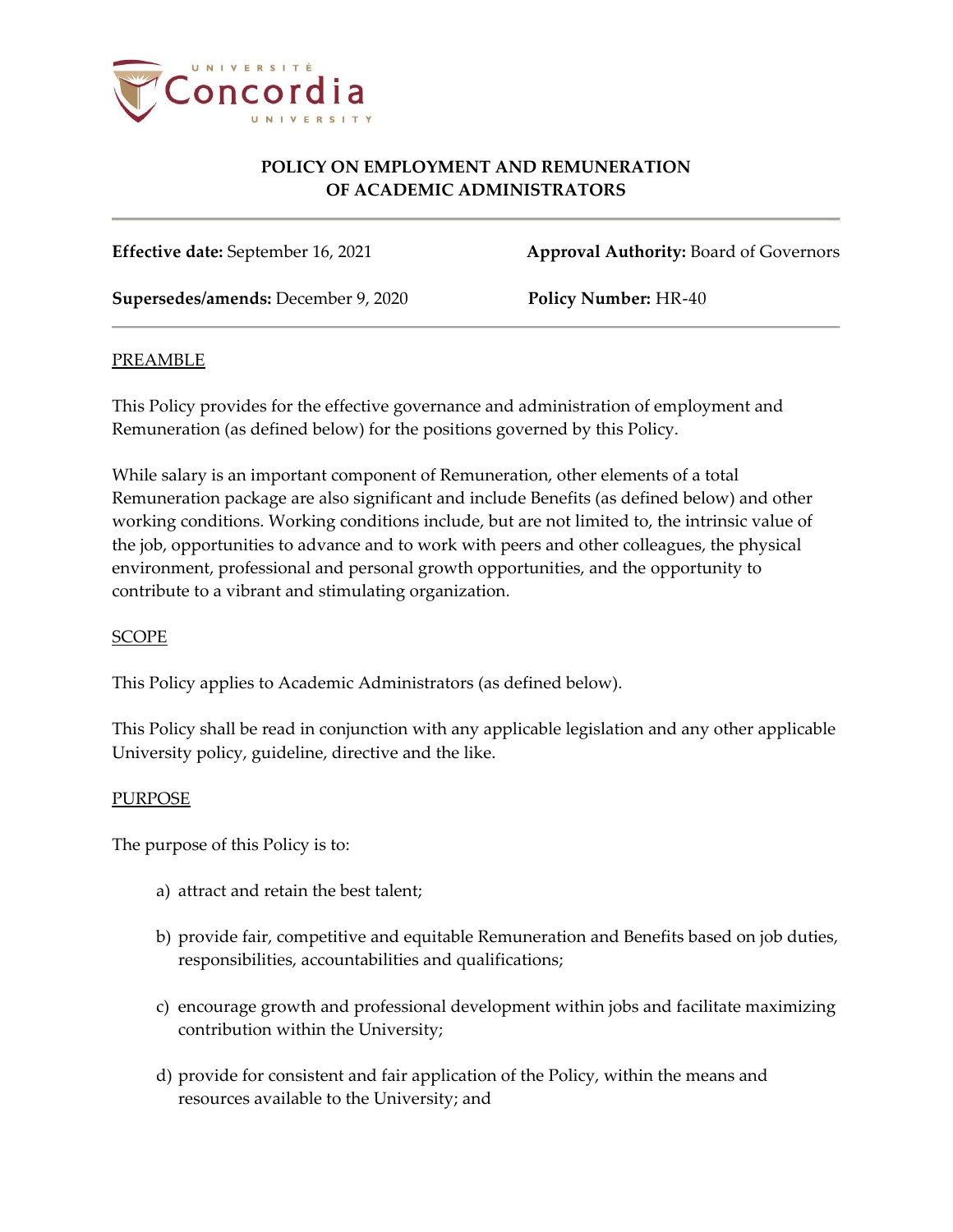

## Page 2 of 13

e) provide managers with the opportunity to recognize and reward Academic Administrators for continued performance and professional development.

#### DEFINITIONS

For the purposes of this Policy, the following definitions shall apply:

"Academic Administrator" means an individual who meets the following criteria:

- a) reports to the President; the Provost and Vice-President, Academic (the "Provost"); the Vice-President, Research and Graduate Studies; an Academic Dean or the University Librarian; and holds the position of:
	- Associate Dean;
	- Associate University Librarians; or
	- Any other position designated by the President as an Academic Administrator; and
- b) held a position in the Concordia University Faculty Association ("CUFA") bargaining unit before their appointment or for whom a position in CUFA is held upon the conclusion of the term of their administrative appointment.

"Administrative Leave" means a paid transition period during which the Academic Administrator may benefit from their Remuneration without having to perform the duties related to their administrative appointment. The purpose of this paid transition is to enable the Academic Administrator to update their skills, reintegrate into research networks and/or carry out any activity that would enable them to deepen their knowledge in order to exercise their professorial duties.

"Benefits" means the benefits for which University employees may be eligible, such as group insurance, pension, leaves and the like, as amended from time to time.

"General Increase" means the increase provided to the Academic Administrators to recognize their additional experience and development in their position.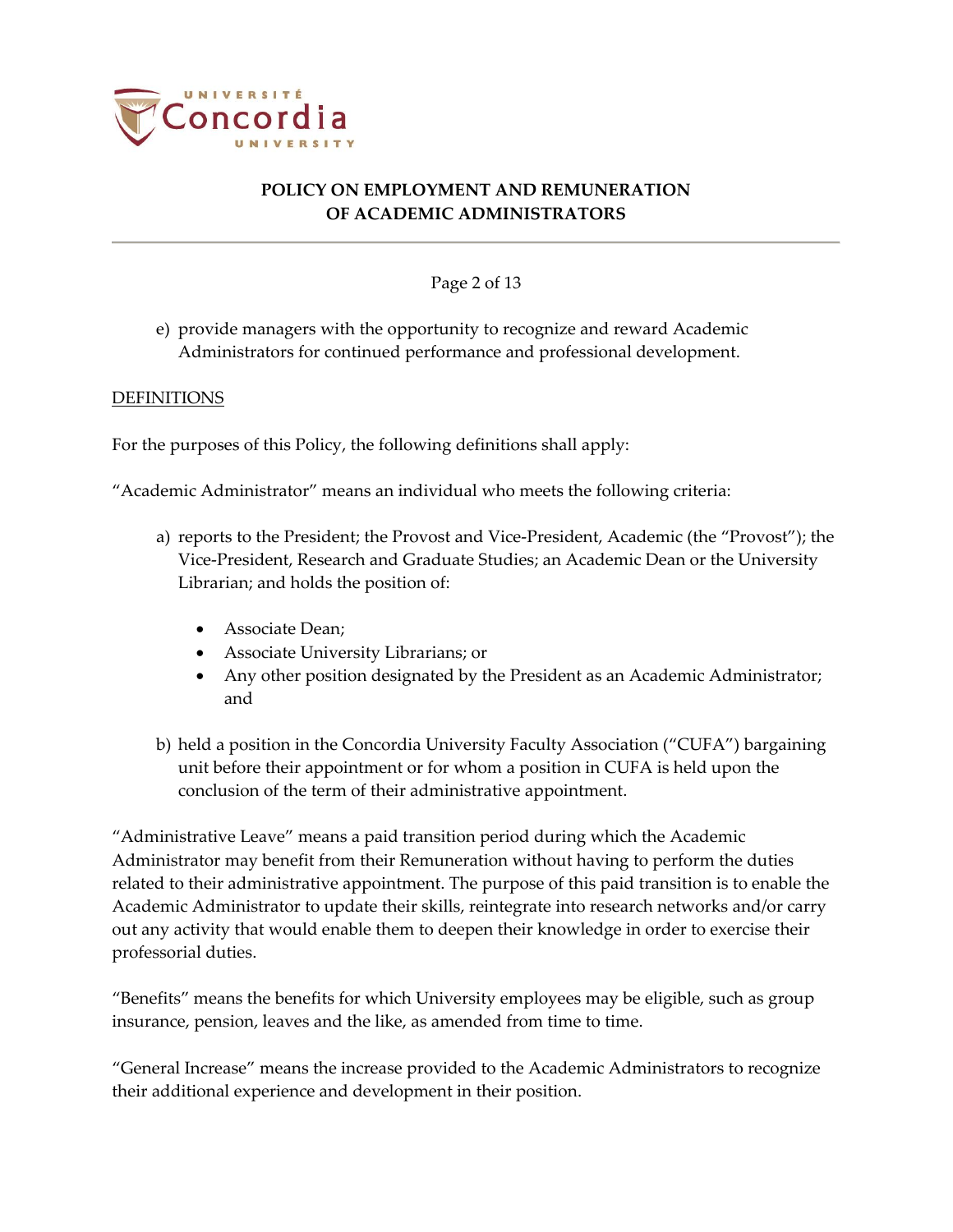

## Page 3 of 13

"Legislative Provisions" means any applicable legislative provision, budgetary rule, guideline, directive and the like.

"Nominal Academic Salary" means the salary an Academic Administrator would earn as a faculty member, i.e. the CUFA grid salary, plus supplements if applicable.

"Remuneration" means any amount paid for the fulfilment of any employment duties, including, but not limited to, annual base salary, Nominal Academic Salary, stipends, lump sums, allowances and the like.

## POLICY

## Employment Agreements

- 1. The President, the relevant Vice-President, the relevant Academic Dean or the University Librarian, as applicable, shall contact Human Resources prior to engaging in discussions with respect to all new hires, appointments, employment agreement renewals, transfers to new, existing or interim positions, and promotions.
- 2. Following consultation with Human Resources, the relevant Vice-President, the relevant Academic Dean or the University Librarian, as applicable, shall make a recommendation to the President or to the relevant Vice-President, as applicable, regarding the conditions of an employment agreement.
- 3. The employment of an Academic Administrator shall be governed by an employment agreement that specifies the position, term, Remuneration, Benefits, severance and, when applicable, any Administrative Leave and any other relevant conditions of employment.
- 4. All employment agreements shall conform to the University employment agreement template and must be prepared by Human Resources.
- 5. All employment agreements shall bear the signatures of the Academic Administrator and of: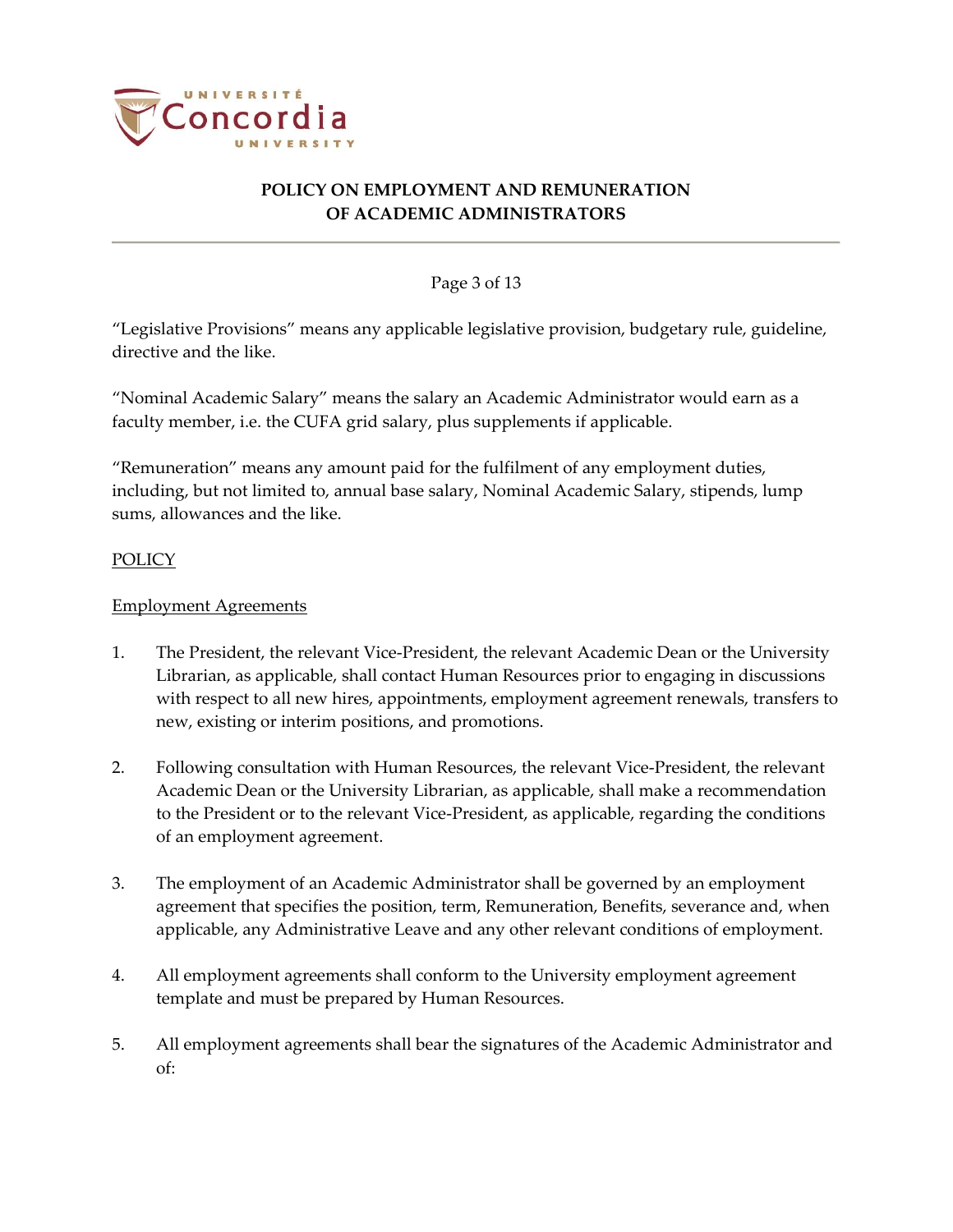

#### Page 4 of 13

- a) the Chair of the Board of Governors (the "Board") and the President in the case of Academic Administrators reporting to the President.
- b) the President and the relevant Vice-President in the case of Academic Administrators reporting to a Vice-President.
- c) the Provost and the relevant Academic Dean or the University Librarian in the case of Associate Deans and Associate University Librarians.
- 6. Employment agreements for Academic Administrator positions shall normally be for a 3 to 5-year term, with exceptions in cases of interim appointments, short-term extensions or other exceptional situations.
- 7. When an employment agreement is renewed for the same position with no substantive change in job responsibility, the employment conditions shall remain the same.
- 8. Academic Administrators may be assigned teaching responsibilities as part of their appointment, at the discretion of their supervisor. All courses taught by Academic Administrators shall be considered as part of the duties eligible for performance review.

#### Remuneration

9. Academic Administrators shall be excluded from the CUFA bargaining unit during the term of their administrative appointment and subsequent Administrative Leave. For the purposes of determining the salary of Academic Administrators who return to the CUFA bargaining unit upon the conclusion of the term of their administrative appointment, a Nominal Academic Salary shall be notionally maintained during the term of the administrative appointment and subsequent Administrative Leave by applying all of the adjustments accorded to members of CUFA to the Nominal Academic Salary of the Academic Administrators on the day they took office. The same conditions shall apply, adapted as required, to Academic Administrators appointed from outside of the University for whom a position in CUFA is held upon the conclusion of the term of their administrative appointment.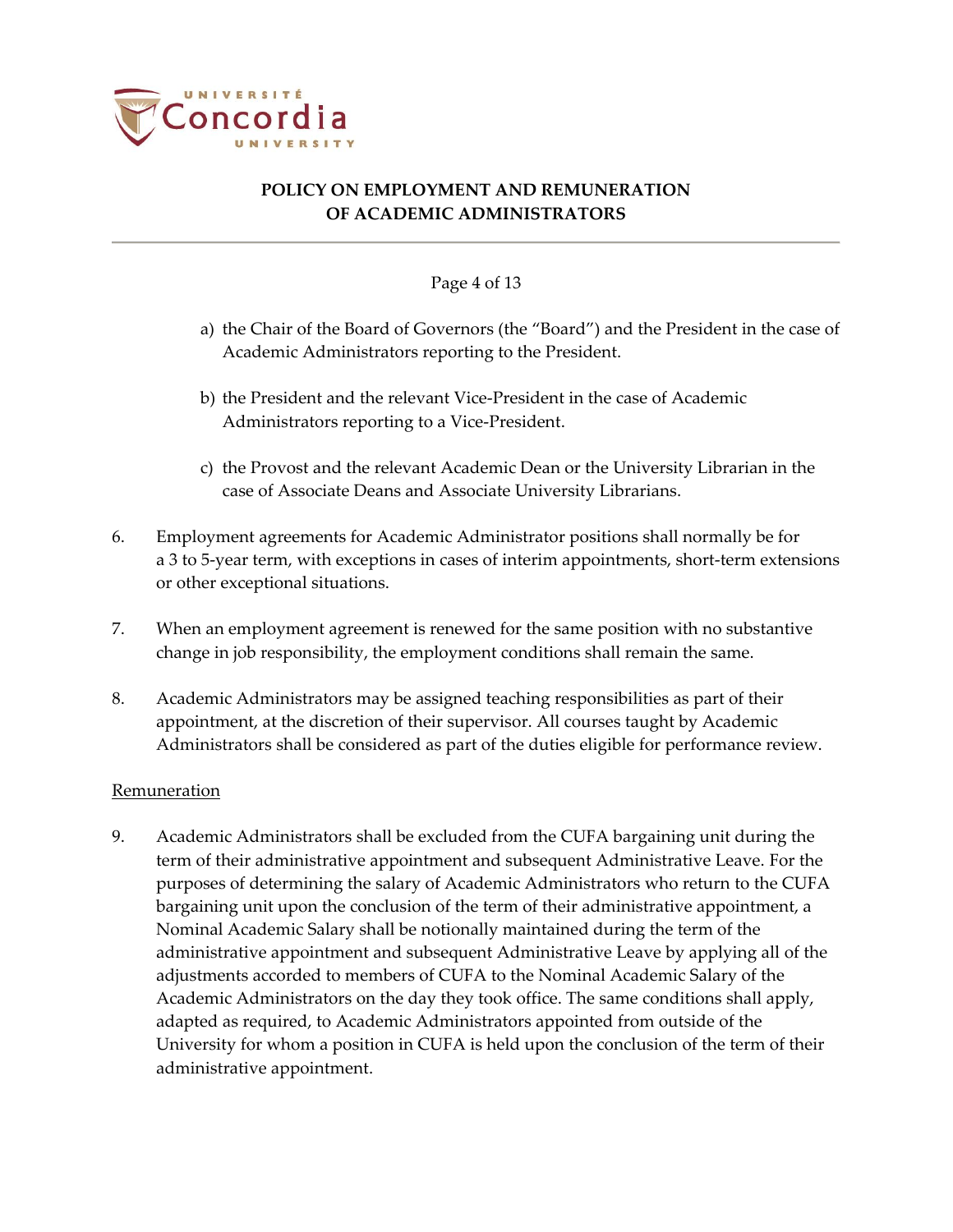

## Page 5 of 13

- 10. The stipends for Associate Deans and Associate University Librarians are contained in Appendix A and shall apply at the time of appointment.
- 11. The base salary of Associate Deans and Associate University Librarians consists of their Nominal Academic Salary and their stipend, which shall be adjusted as follows:
	- a) Nominal Academic Salaries shall be adjusted as provided for in the CUFA collective agreement.
	- b) stipends shall be reviewed annually, normally with effect June 1.
- 12. The Remuneration of Academic Administrators at the time of appointment shall be approved by the President or the relevant Vice-President, as applicable, in consultation with the Associate Vice-President, Human Resources. The Remuneration, Benefits and severance shall be in accordance with this and any other applicable University policy as well as applicable Legislative Provisions.
- 13. Specific market conditions or challenges as well as internal situations may warrant an exception in establishing a starting salary or to maintain market competitiveness. Any exceptions to the Remuneration, Benefit or severance provided for in this or any other applicable University policy to which an Academic Administrator would normally be entitled must be in accordance with applicable Legislative Provisions and shall be approved by the Associate Vice-President, Human Resources, in consultation with:
	- a) the Chair of the Board and the President in the case of Academic Administrators reporting to the President.
	- b) the President and the relevant Vice-President in the case of Academic Administrators reporting to a Vice-President.
	- c) the Provost and the relevant Academic Dean or the University Librarian in the case of Associate Deans and Associate University Librarians.
- 14. The annual General Increase shall apply to the stipends of Academic Administrators.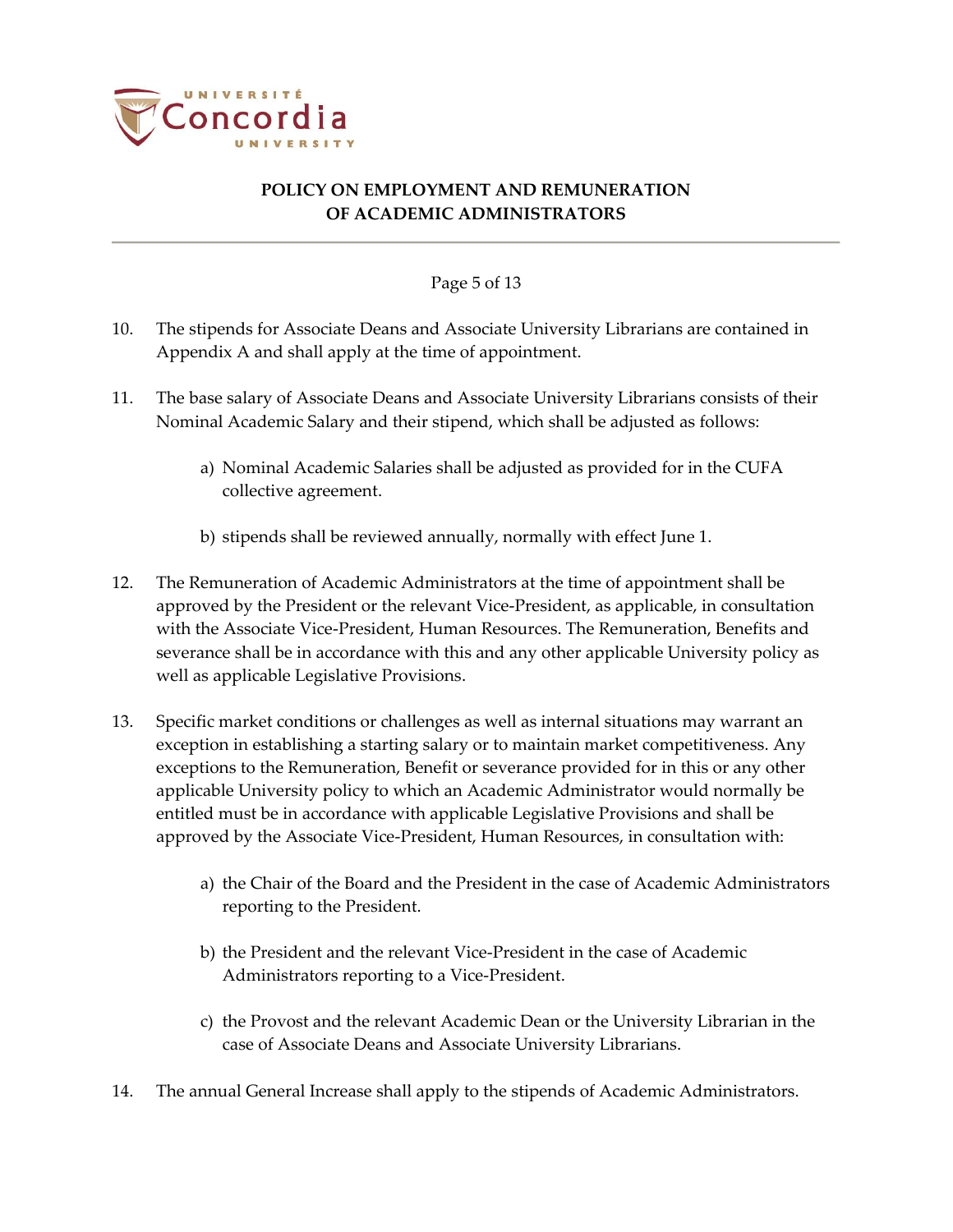

#### Page 6 of 13

- 15. Any salary adjustments resulting from the above must be in accordance with this and any other applicable University policy as well as applicable Legislative Provisions, and shall normally be made effective June 1.
- 16. Academic Administrators governed by this Policy as of March 1 or later shall not be eligible for the June 1 annual General Increase in their year of hire.
- 17. Academic Administrators shall be entitled to a professional development allowance which shall not exceed the amount contained in Appendix B and enables Academic Administrators to maintain their professional activities or assist them with remaining current in their area of expertise.

All expenses incurred for this purpose shall be governed by all applicable University policies, guidelines, directives and the like, and must be approved in advance by the President, the relevant Vice-President, the relevant Academic Dean or the University Librarian, as applicable. In no event may the professional development allowance be a personal advantage for the Academic Administrators.

- 18. Academic Administrators shall be entitled to an annual vacation accrued at the same rate as that of members of the CUFA bargaining unit. Academic Administrators shall use their vacation entitlement before the conclusion of the term of their administrative appointment.
- 19. Academic Administrators may be eligible for the reimbursement of membership fees of a professional order, subject to the approval of the President, the relevant Vice-President, the relevant Academic Dean or the University Librarian, as applicable, and in consultation with Human Resources.
- 20. Academic Administrators shall be entitled to group insurance and pension plan available to members of the CUFA bargaining unit.
- 21. Academic Administrators may be entitled to other benefits in accordance with the relevant [Human Resources policies,](https://www.concordia.ca/about/policies/sector.html#HR2) as amended from time to time.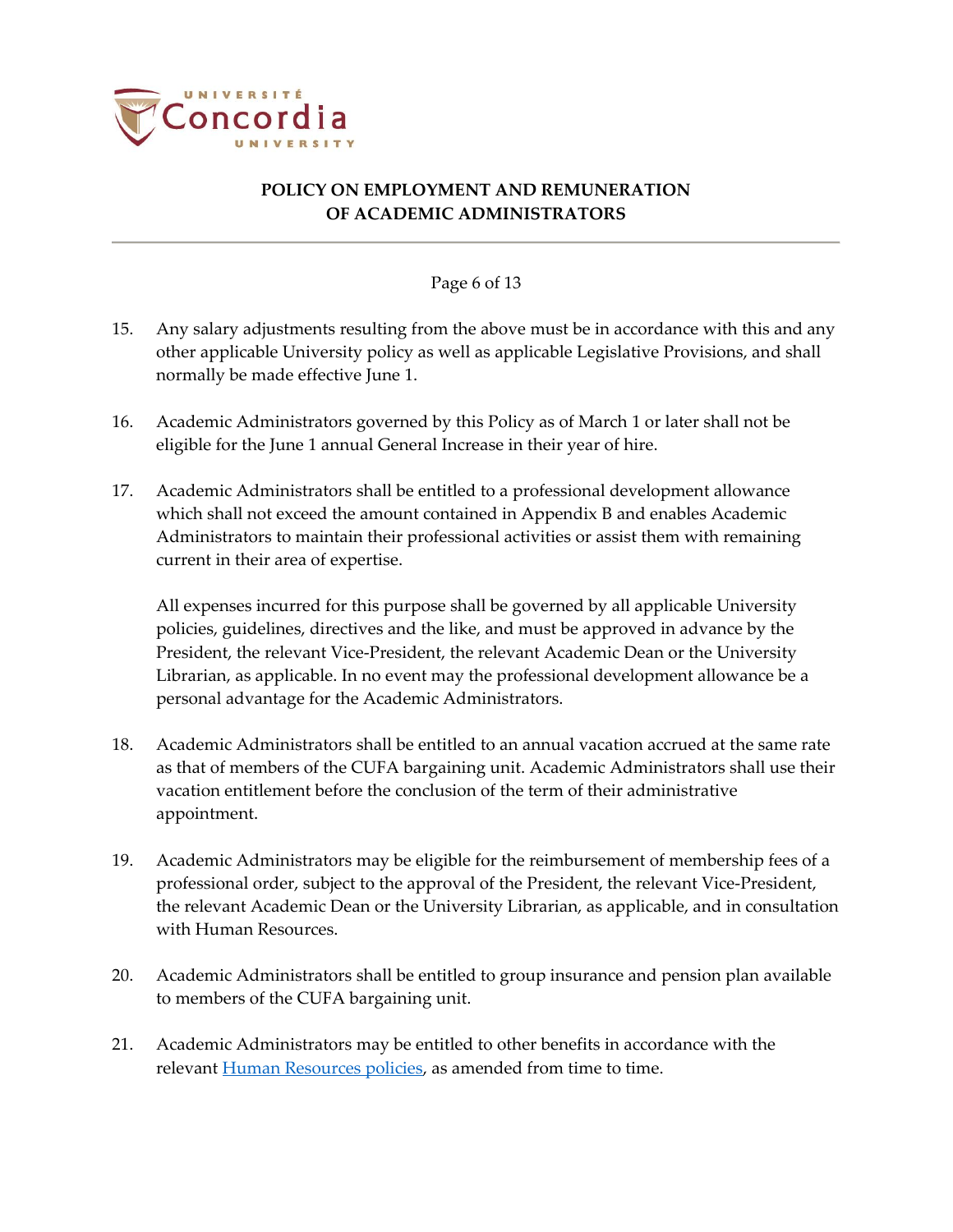

## Page 7 of 13

- 22. When an Academic Administrator temporarily assumes, in an interim situation, additional duties and responsibilities above or at an equivalent level of their primary position, they may be eligible to receive an additional stipend. The stipend awarded shall be established by Human Resources, in consultation with the President and the relevant Vice-President, or with the Provost and the relevant Academic Dean or the University Librarian, as applicable.
- 23. When an Academic Administrator accepts a temporary assignment to another position above the level of their primary position, they shall be eligible to receive an additional stipend for the duration of the assignment. The stipend awarded shall be established by Human Resources, in consultation with the President and the relevant Vice-President, or with the Provost and the relevant Academic Dean or the University Librarian, as applicable.

#### Scholarly Research Allowance

24. The Academic Administrators may receive a scholarly research allowance to maintain their research activities over the course of the term of their administrative appointment. This allowance, which does not constitute Remuneration, is made available for research purposes, including, but not limited to, the employment of research staff, the funding of graduate students and other research-related expenses. In no event may the scholarly research allowance be a personal advantage for the Academic Administrators.

#### Performance Review

25. The President, the relevant Vice-President, the relevant Academic Dean or the University Librarian, as applicable, shall conduct a confidential performance review of the Academic Administrator and their goals and objectives annually.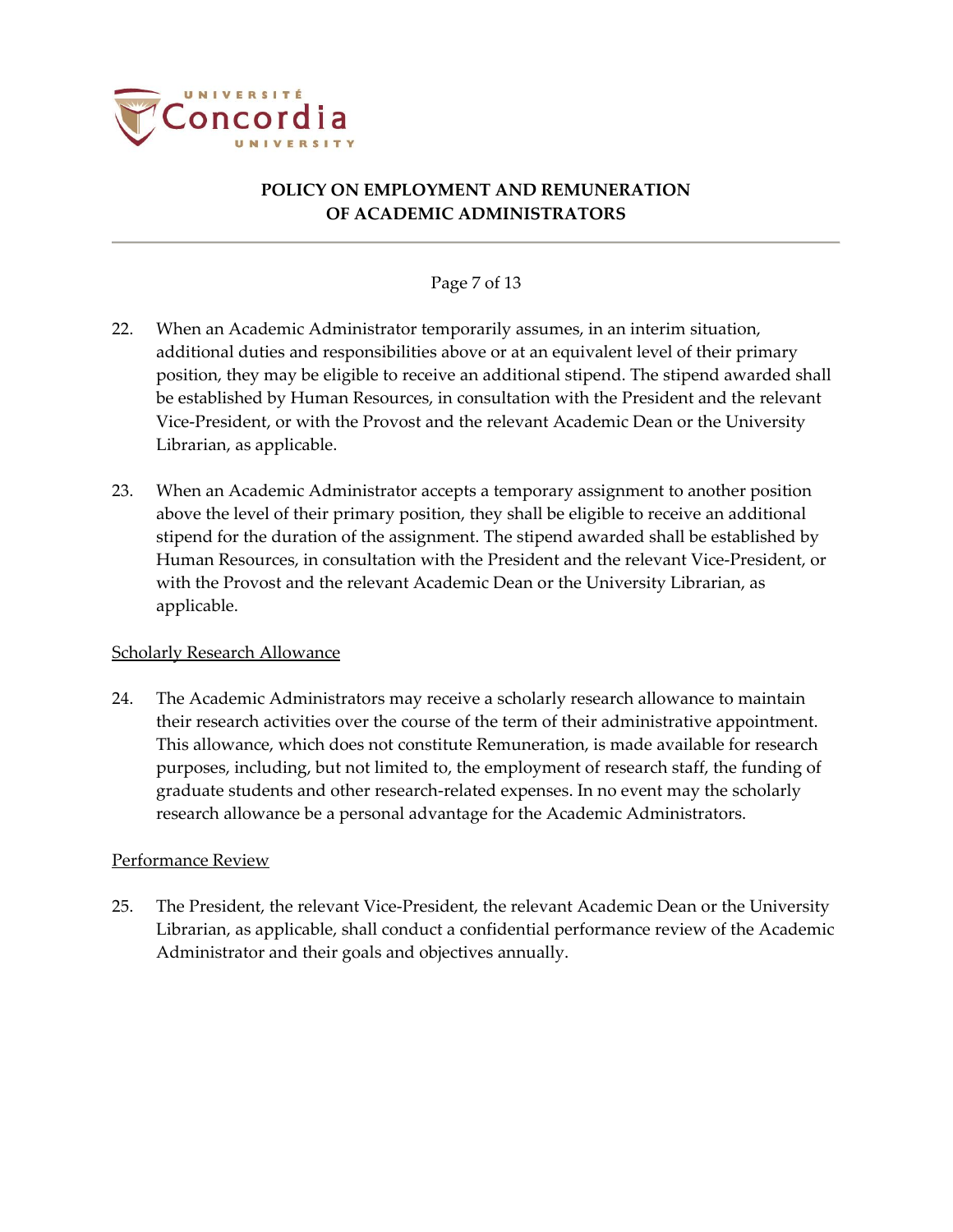

## Page 8 of 13

26. For Academic Administrators whose performance has been unsatisfactory (either as part of the annual performance review or otherwise), the President, the relevant Vice-President, the relevant Academic Dean or the University Librarian, as applicable, shall discuss the results with the Academic Administrator. The President, the relevant Vice-President, the relevant Academic Dean or the University Librarian, as applicable, shall bring the matter to the attention of the Chair of the Board, the President or the relevant Vice-President, as applicable, who shall consult with the Associate Vice-President, Human Resources to discuss the appropriate steps to be taken, which may include the establishment of a performance improvement plan or other measures.

#### Administrative Leave

- 27. At the conclusion of the Academic Administrator's term of administrative appointment, they shall be entitled to an Administrative Leave.
- 28. The Administrative Leave shall be established based upon 2 months of Administrative Leave per year of service in the administrative appointment, to a maximum of a 1-year leave.
- 29. An Academic Administrator shall take their Administrative Leave immediately at the conclusion of the term(s) of their administrative appointment and before they return to the CUFA bargaining unit. Exceptionally, alternate arrangements can be made with the approval of the President or the relevant Vice-President, in consultation with the Associate Vice-President, Human Resources.
- <span id="page-7-0"></span>30. The salary rate during the Administrative Leave shall be based on the average salary earned during the last 6 years of the administrative appointment or such lesser period adapted as required.
- 31. If an Academic Administrator's administrative appointment is more than 6 years, they shall receive, for each year of service beyond 6 years, monetary compensation in lieu of administrative leave at the rate of 1 month's average salary earned during the last 6 years of the administrative appointment.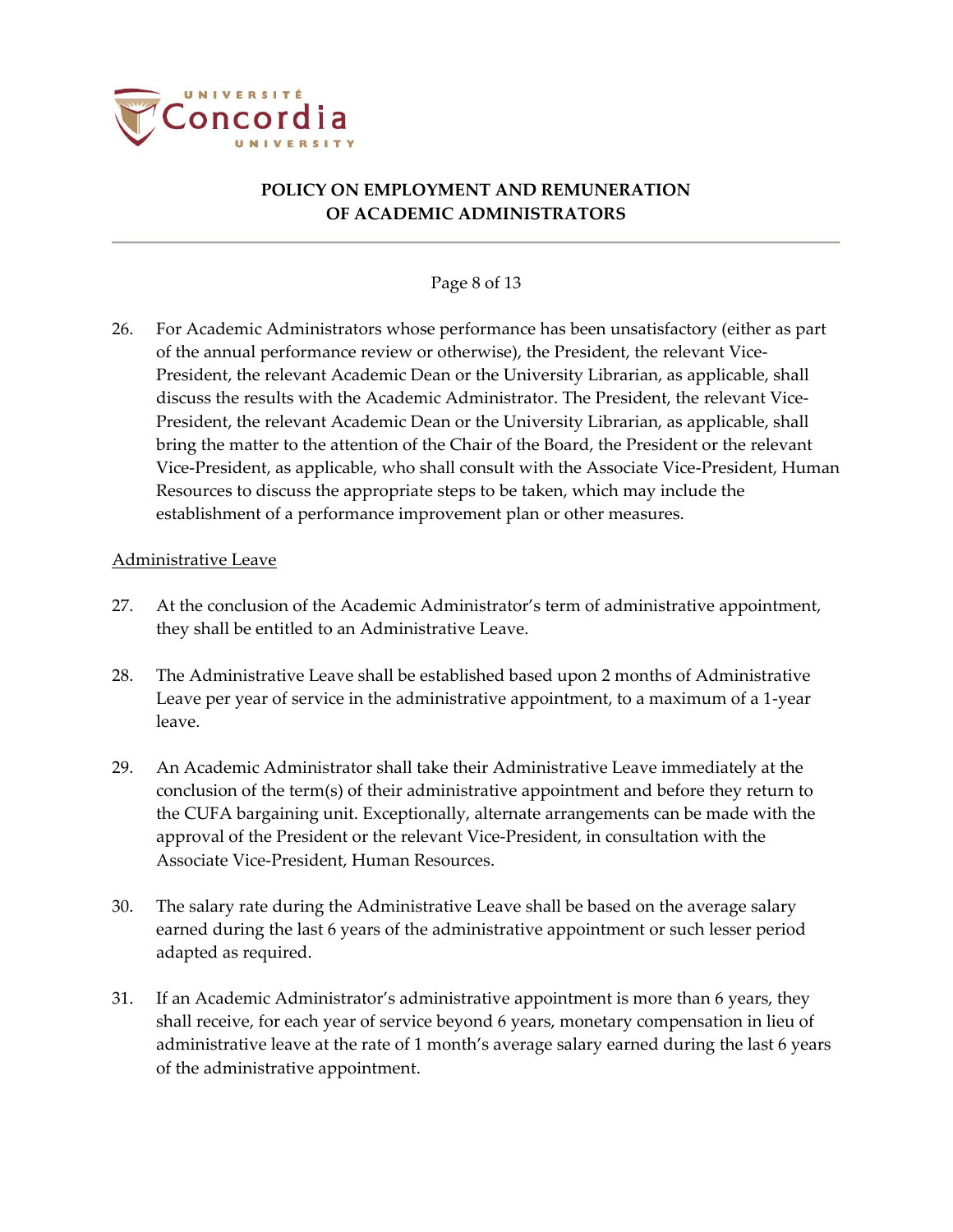

#### Page 9 of 13

- 32. Subject to the approval by the President or the relevant Vice-President and in consultation with the Associate Vice-President, Human Resources, monetary compensation in lieu of Administrative Leave may be made only under exceptional circumstances, such as:
	- a) the Academic Administrator will retire immediately upon ending a term of office.
	- b) taking the full amount of leave would mean that an Academic Administrator would return to their regular duties at a date inconvenient for scheduling subsequent teaching duties.
	- c) the Academic Administrator's department requires their immediate service to teach courses that cannot be taught by other faculty members.
	- d) the Academic Administrator immediately assumes another Academic Administrative position.

Such monetary compensation is paid at the rate of the value equal to 1 months' average salary, per year of service. The total monetary compensation in lieu of administrative leave may not exceed 6 months' average salary.

All monetary compensation in lieu of administrative leave shall normally be made as a single lump sum payment. If leaves or payouts are being made for service in a combination of positions, separate calculations are made for the entitlement from each position as if the incumbent concluded their service in each position, and then the totals of these calculations are combined.

- 33. No monetary compensation in lieu of Administrative Leave shall be banked or otherwise deferred.
- 34. During the Administrative Leave, an Academic Administrator shall only be entitled to receive the salary referred to in **section 30**, the professional development allowance and the continuation of the Benefits, as applicable.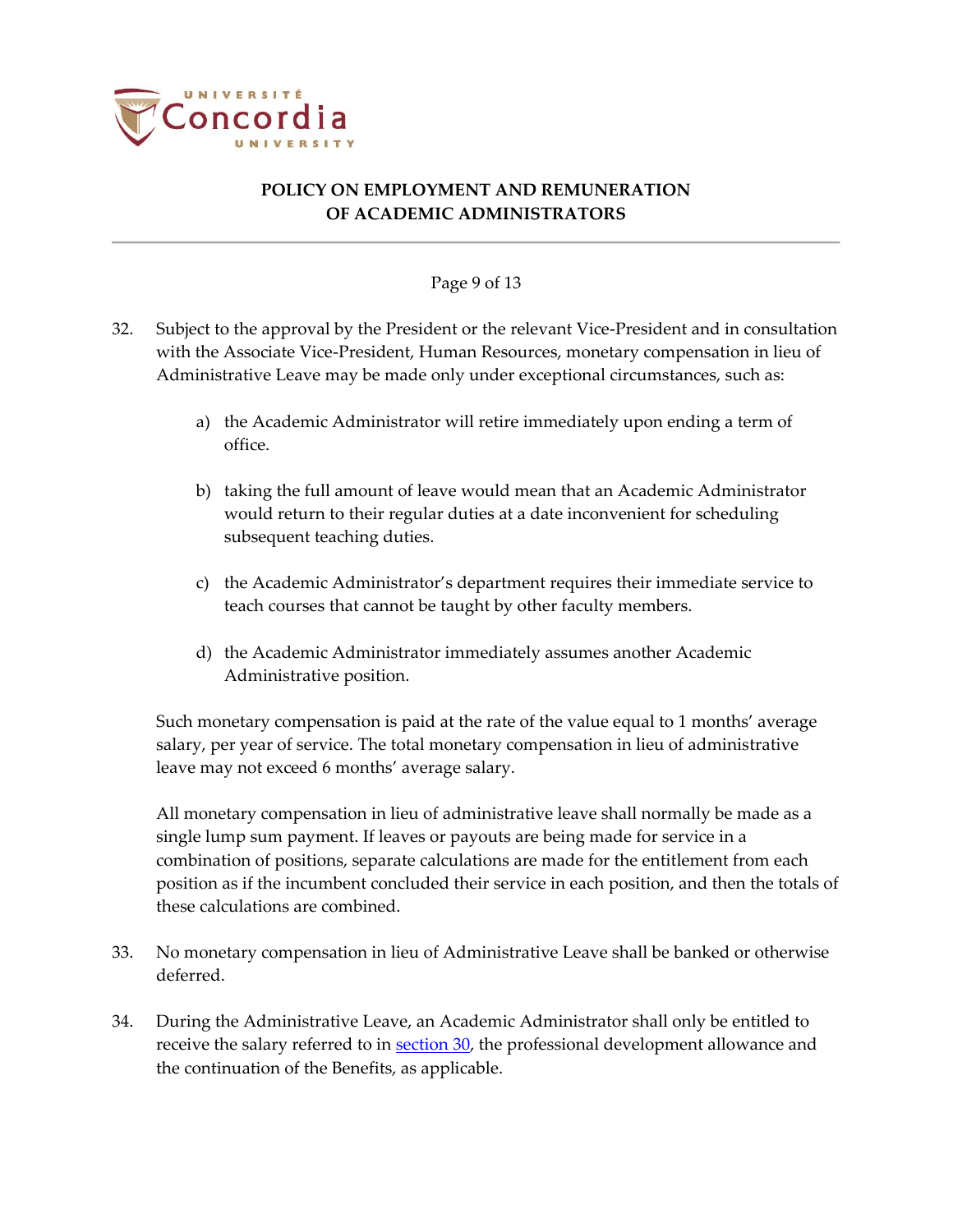

## Page 10 of 13

- 35. Subject to the approval from the President or relevant Vice-President, an Academic Administrator may, while on Administrative Leave, devote the equivalent of up to 1 day per week to relevant outside employment. If an Academic Administrator accepts any employment with another employer which exceeds the equivalent of 1 day per week, they must resign their position at the University and shall forfeit their entitlement to any Administrative Leave.
- 36. An Administrative Leave may be combined with a sabbatical leave, but the total duration of such combined leaves may not exceed 2 years. In cases where a combined Administrative Leave and sabbatical leave amounts to more than 2 years, monetary compensation must be paid in lieu of the appropriate portion of the Administrative Leave.
- 37. The Academic Administrator must return to the CUFA bargaining unit in order to take advantage of any of the privileges provided by the CUFA collective agreement (leaves, early retirement, etc.). The term(s) of the administrative appointment and the Administrative Leave will not count towards sabbatical eligibility. An Academic Administrator who retires from the University under the relevant section of the CUFA collective agreement during or following the term(s) of their administrative appointment are eligible for retirement-related remuneration only at the Nominal Academic Salary effective at the time of their retirement.

#### Policy Responsibility and Review

- 38. The Board of Governors shall approve this Policy. Following its initial approval, the General Increase applied to the stipends shall be approved by the Human Resources Committee on an annual basis. Any modification to the professional development allowance amount shall be approved by the President.
- 39. The overall responsibility for implementing and recommending amendments to this Policy shall rest with the Associate Vice-President, Human Resources, in collaboration with the Provost and the Secretary-General.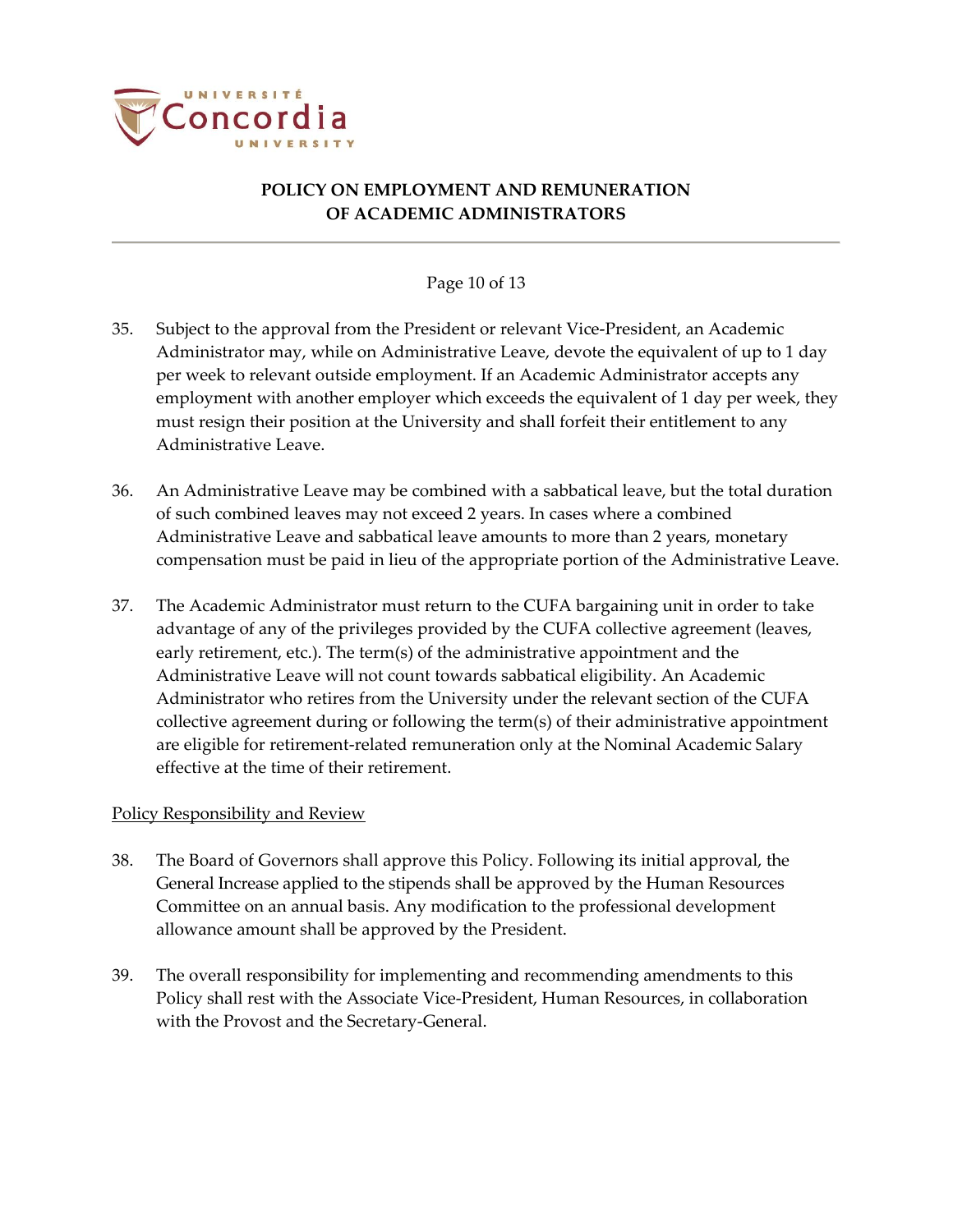

Page 11 of 13

Approved by the Board of Governors on June 7, 2013; and amended on December 9, 2020, and September 16, 2021.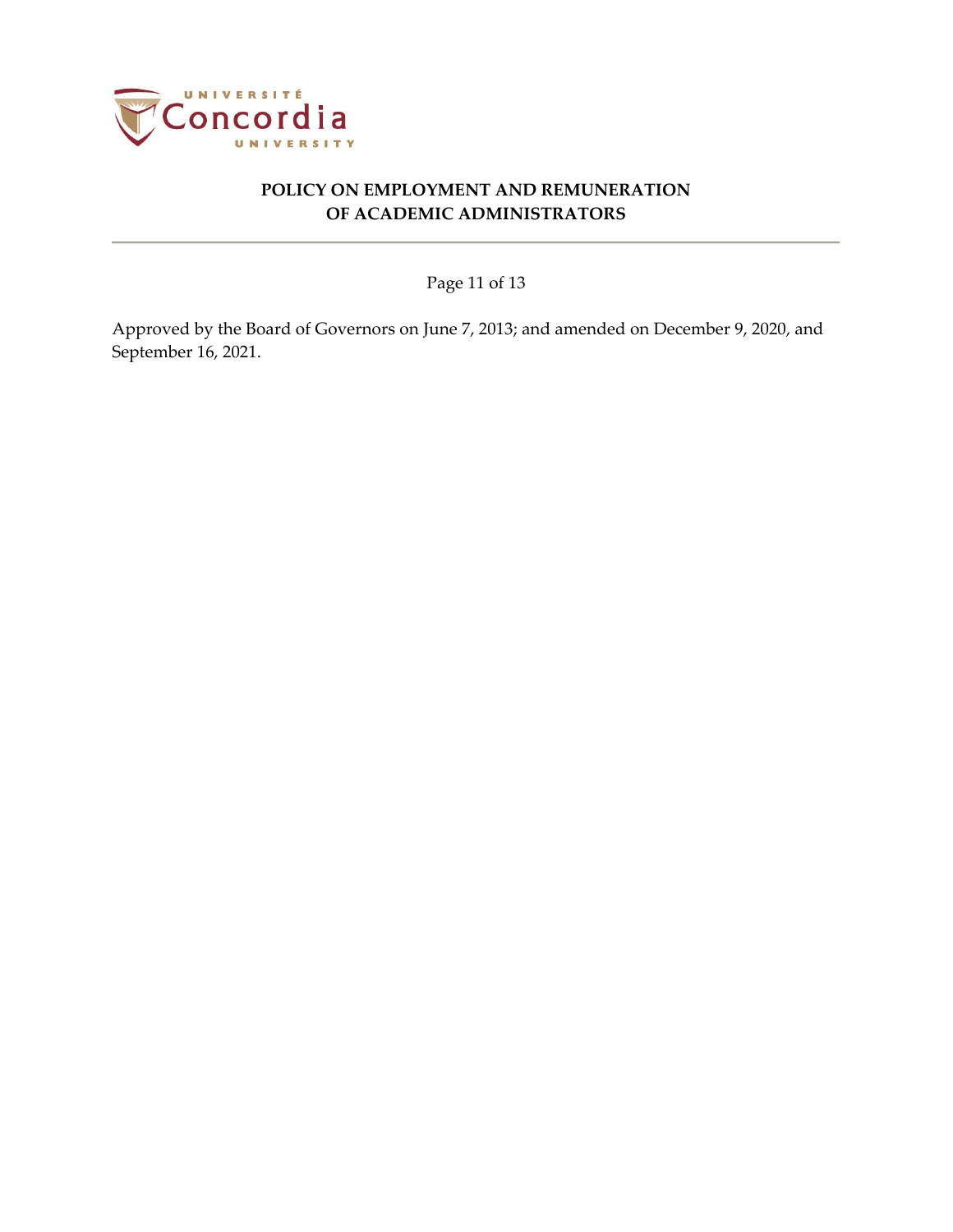

Page 12 of 13

# **Appendix A**

# **Stipends for Academic Administrators**

Effective Date: June 1, 2022

| <b>Positions</b>                                                               | <b>Annual Stipend</b><br>1st Term             | Annual Stipend<br>2nd and subsequent<br>terms |
|--------------------------------------------------------------------------------|-----------------------------------------------|-----------------------------------------------|
| Associate Dean and Associate University<br>Librarian                           | \$16,275                                      | \$18,730                                      |
| Any other position designated by the<br>President as an Academic Administrator | Stipend amount will be applied as appropriate |                                               |